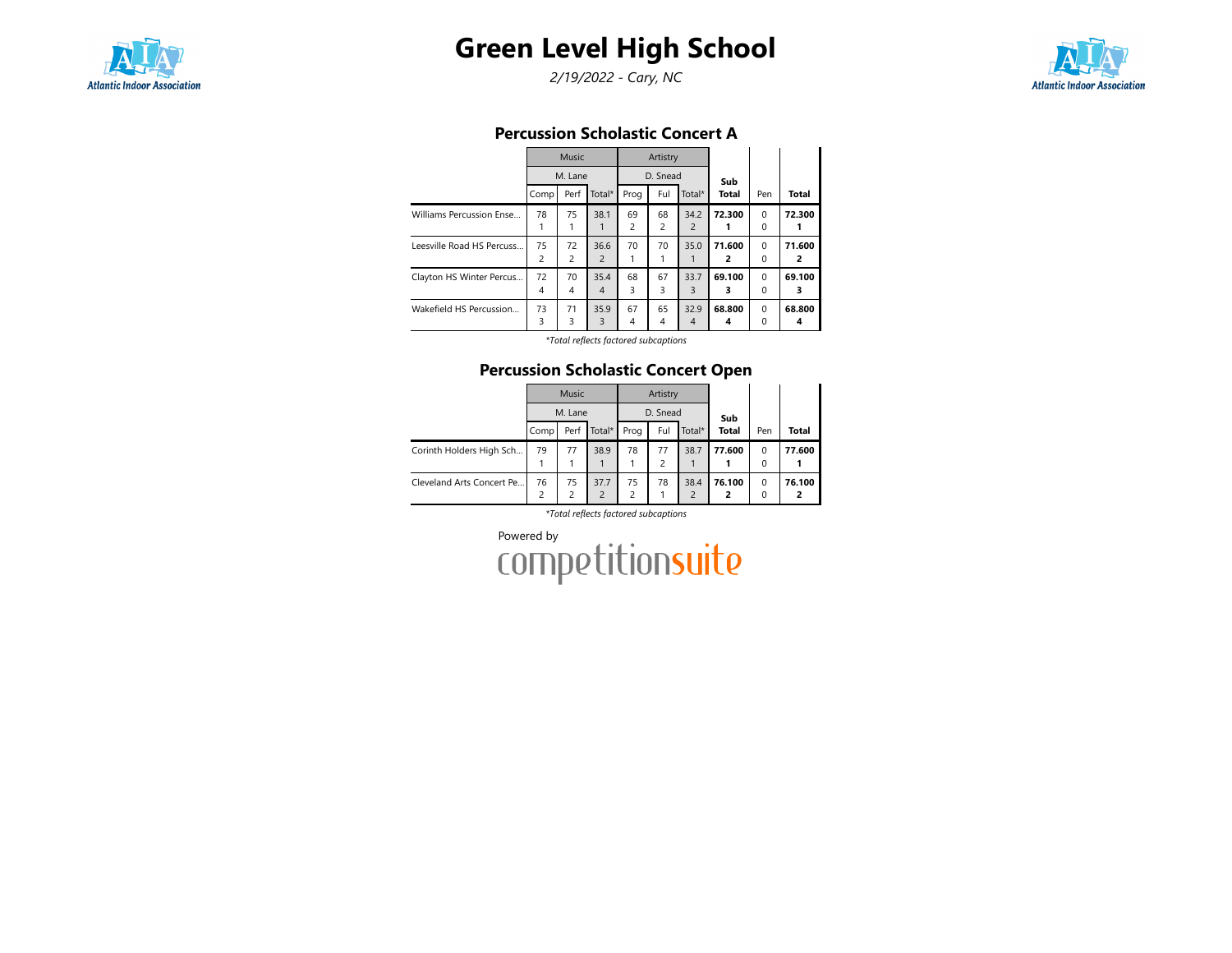

# Green Level High School

2/19/2022 - Cary, NC



Percussion Scholastic Regional A

|                           |                | <b>Music</b> |                |                | <b>Effect - Music</b> |                |                | Visual         |                |                | Effect - Visual |                |              |          |             |
|---------------------------|----------------|--------------|----------------|----------------|-----------------------|----------------|----------------|----------------|----------------|----------------|-----------------|----------------|--------------|----------|-------------|
|                           | M. Lane        |              |                | D. Snead       |                       |                | A. Meyer       |                |                | C. Martin      |                 |                |              |          |             |
|                           | Comp           | Perf         | Total*         | Ovr            | Mus                   | Total $*$      | Comp           | Perf           | Total          | Ovr            | Vis             | Total          | Sub<br>Total | Pen      | Total       |
| Green Level High School I | 78             | 76           | 23.0           | 78             | 77<br>1               | 23.25          | 82             | 78             | 16.0<br>1      | 78             | 80              | 15.8           | 78.050<br>1. | 0<br>0   | 78.050<br>1 |
| Apex Friendship HS Indo   | 73             | 71           | 21.5           | 70             | 67                    | 20.55          | 70             | 70             | 14.0           | 64             | 63              | 12.7           | 68.750       | $\Omega$ | 68.750      |
|                           | $\overline{c}$ | 2            | $\overline{c}$ | $\overline{2}$ | $\overline{c}$        | $\overline{2}$ | 3              | $\overline{c}$ | $\overline{2}$ | 4              | 4               | 4              | 2            | 0        | 2           |
| West Craven Indoor Perc   | 70             | 68           | 20.6           | 68             | 65                    | 19.95          | 70             | 64             | 13.4           | 74             | 72              | 14.6           | 68.550       | $\Omega$ | 68.550      |
|                           | 4              | 4            | 4              | 3              | 3                     | 3              | 3              | 4              | $\overline{4}$ | $\overline{c}$ | $\overline{c}$  | $\overline{c}$ | з            | 0        | з           |
| Moore County Combined     | 71             | 69           | 20.9           | 66             | 63                    | 19.35          | 72             | 65             | 13.7           | 68             | 66              | 13.4           | 67.350       | $\Omega$ | 67.350      |
|                           | 3              | 3            | 3              | 4              | 4                     | 4              | $\overline{c}$ | 3              | 3              | 3              | 3               | 3              | 4            | 0        | 4           |
| New Bern HS Indoor Perc   | 69             | 67           | 20.3           | 63             | 61                    | 18.6           | 66             | 63             | 12.9           | 60             | 60              | 12.0           | 63.800       | $\Omega$ | 63.800      |
|                           | 5              | 5            | 5              | 6              | 6                     | 6              | 5              | 5              | 5              | 6              | 6               | 6              | 5            | 0        | 5           |
| West Johnston HS Percus   | 67             | 64           | 19.5           | 64             | 62                    | 18.9           | 64             | 62             | 12.6           | 62             | 61              | 12.3           | 63.300       | $\Omega$ | 63.300      |
|                           | 6              | 6            | 6              | 5              | 5                     | 5              | 6              | 6              | 6              | 5              | 5               | 5              | 6            | 0        | 6           |

\*Total reflects factored subcaptions

#### Percussion Scholastic A

|                          | <b>Music</b> |         |                        | Effect - Music       |          |                        | Visual  |          | Effect - Visual        |         |           |                        |                     |                      |                          |
|--------------------------|--------------|---------|------------------------|----------------------|----------|------------------------|---------|----------|------------------------|---------|-----------|------------------------|---------------------|----------------------|--------------------------|
|                          | M. Lane      |         |                        |                      | D. Snead |                        |         | A. Meyer |                        |         | C. Martin |                        |                     |                      |                          |
|                          | Comp         | Perf    | Total*                 | Ovr                  | Mus      | Total*                 | Comp    | Perf     | Total                  | Ovr     | Vis       | Total                  | Sub<br><b>Total</b> | Pen                  | <b>Total</b>             |
| Green Hope High School   | 73           | 70<br>2 | 21.3<br>$\overline{2}$ | 75<br>$\overline{c}$ | 73<br>2  | 22.2<br>$\overline{2}$ | 80      | 77       | 15.7                   | 74      | 76        | 15.0                   | 74.200              | $\Omega$<br>0        | 74.200                   |
| Cary Indoor Percussion E | 75           | 74      | 22.3                   | 77                   | 74       | 22.65                  | 65<br>3 | 68<br>3  | 13.3<br>3              | 67<br>2 | 65<br>3   | 13.2<br>$\overline{2}$ | 71.450<br>2         | $\Omega$<br>0        | 71.450<br>$\overline{2}$ |
| Athens Drive H.S. Winter | 69<br>3      | 67<br>3 | 20.3<br>3              | 71<br>3              | 70<br>3  | 21.15<br>3             | 72<br>2 | 70<br>2  | 14.2<br>$\overline{2}$ | 64<br>3 | 66        | 13.0<br>3              | 68.650<br>3         | $\Omega$<br>$\Omega$ | 68.650<br>3              |
| HIPE Heritage Indoor Per | 65<br>4      | 62<br>4 | 18.9<br>4              | 68<br>$\overline{4}$ | 67<br>4  | 20.25<br>4             | 61<br>4 | 60<br>4  | 12.1<br>4              | 56<br>4 | 58<br>4   | 11.4<br>4              | 62.650<br>4         | $\Omega$<br>0        | 62.650<br>4              |

\*Total reflects factored subcaptions

### Percussion Scholastic Open

|                          | Music |         |        | <b>Effect - Music</b> |          |       | Visual          |          |       | Effect - Visual |           |       |              |     |              |
|--------------------------|-------|---------|--------|-----------------------|----------|-------|-----------------|----------|-------|-----------------|-----------|-------|--------------|-----|--------------|
|                          |       | M. Lane |        |                       | D. Snead |       |                 | A. Meyer |       |                 | C. Martin |       | Sub          |     |              |
|                          | Comp  | Perf    | Total* | Ovr                   |          |       | Mus Total* Comp | Perf     | Total | Ovr             | Vis       | Total | <b>Total</b> | Pen | <b>Total</b> |
| Panther Creek Indoor Per | 74    | 72      | 21.8   | 72                    |          | 21.45 | 72              |          | 14.3  | 66              | 70        | 13.6  | 71.150       |     | 71.150       |
|                          |       |         |        |                       |          |       |                 |          |       |                 |           |       |              |     |              |

\*Total reflects factored subcaptions